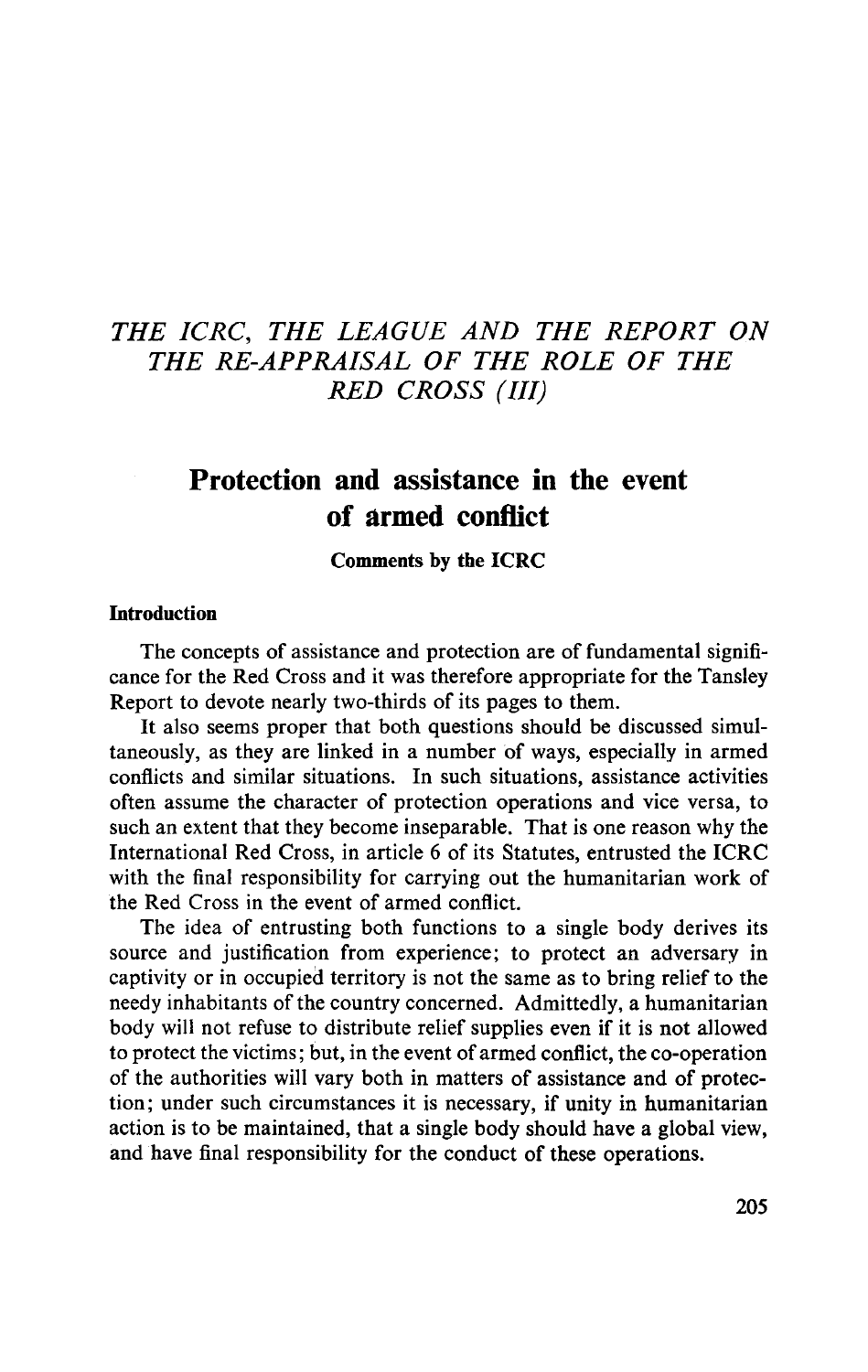Basically, protection and assistance cannot be separated in situations of conflict, even though it may be possible, in the interest of clarity, to consider them separately, as will be done here.

## **1. Protection**

### **Definition**

The Tansley Report does not define the meaning of "protection", but it obviously refers to the protection of victims of armed conflicts or internal disorders who are in the hands of an adverse authority or of an authority which does not afford them appropriate guarantees. Thus, the action of protection is linked with the ICRC's role as a neutral intermediary entrusted to it by the Geneva Conventions, the Statutes of the International Red Cross and the resolutions of International Conferences of the Red Cross, and has in practice frequently been exercised in situations beyond the scope of the Conventions.

Like the Tansley Report, the Geneva Conventions and the Red Cross Statutes contain no definition of "protection", undoubtedly because it is a concept that is easily understood. Yet if a definition were required one might say that, in Red Cross action, "to protect" implies preserving victims of conflicts who are in the hands of an adverse authority from the dangers, sufferings and abuses of power to which they may be exposed, defending them and giving them support.<sup>1</sup>

Neutrality is a fundamental principle which is binding on all Red Cross components, not only on the ICRC. However, the multinational structure of the League and the fact that the National Societies are auxiliaries to the public authorities make it more difficult for any of them to act as a neutral intermediary than for the ICRC, which is uni-national and whose members are co-opted. This view is supported in the Geneva Conventions which refer nearly forty times to assistance and protection activities to be entrusted to the ICRC (whether named specifically or not), in its capacity as an impartial humanitarian body.<sup>2</sup>

<sup>&</sup>lt;sup>1</sup> In a broader context, one might say that "protection" also includes developing, publicising and ensuring application and respect for international humanitarian law.

<sup>\*</sup>Conv. I: art. 3, 9, 10,11,23;

Conv. II: art. 3, 9, 10, 11;

Conv. Ill: art. 3, 9, 10, 11, 56, 70, 72, 73, 74, 75, 77, 79, 81, 122, 123, 124, 125, 126, Annex II and III;

Conv. IV: art. 3, 10, 11, 12, 14, 25, 30, 59, 61, 76, 96, 102, 104, 106, 108, 109, 111, 113, 129, 137, 140, 141, 142, 143, Annex II.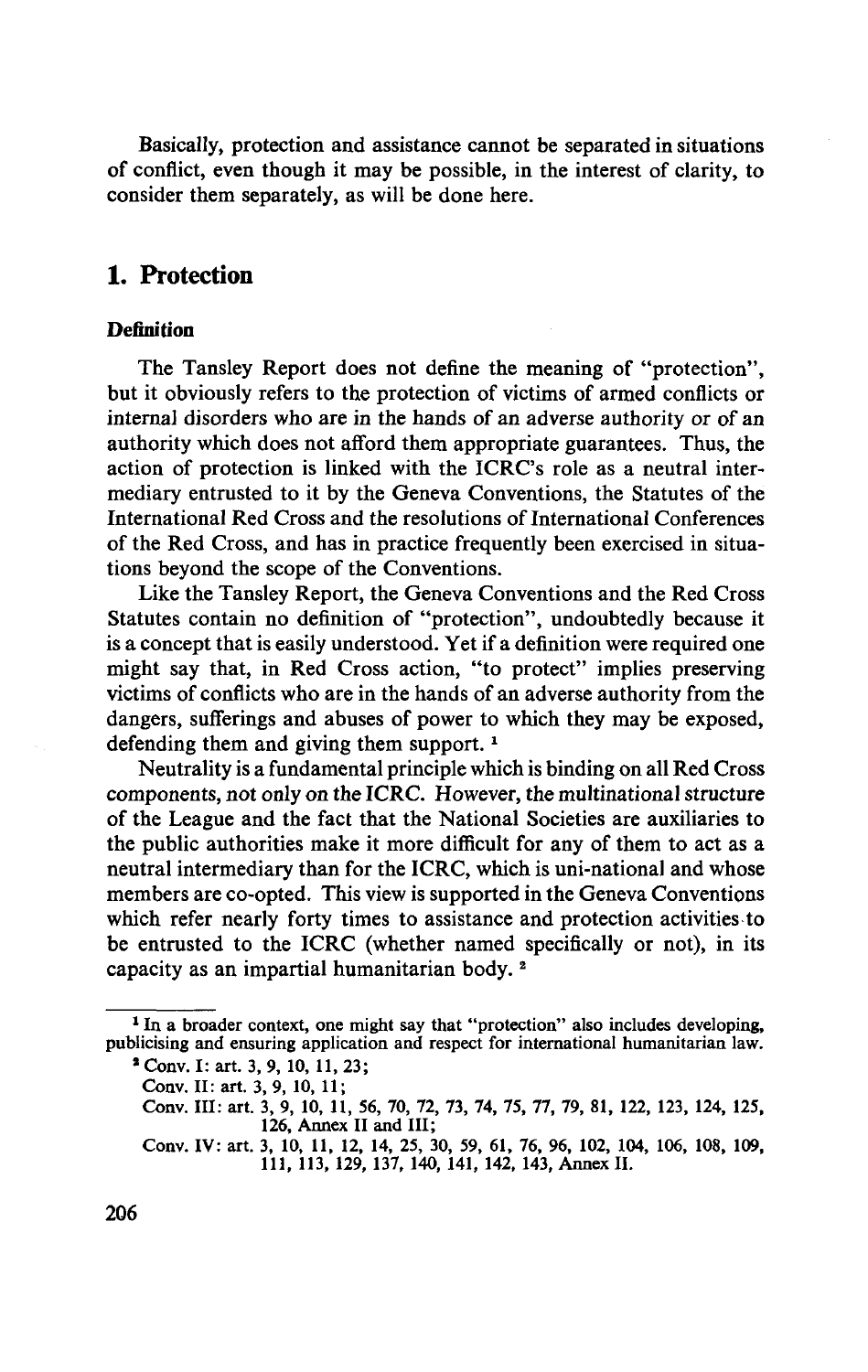Impartiality, like neutrality, is not the prerogative of the ICRC alone; it is an obligation both for National Societies and for the League. However, the States chose to assign to the ICRC the task of protecting and assisting the victims of armed conflicts without discrimination.

### **Participation of National Societies**

The Tansley Report has made a number of practical suggestions regarding participation by National Societies in protection. Most of these suggestions should be supported. National Societies are in fact associated by the ICRC in the function of protection wherever circumstances permit. To discharge its responsibilities, the ICRC directs and co-ordinates their action.

In cases of armed conflict or disorder National Societies are of course generally engaged in assistance tasks, but they can also play a useful part in protection. They can do so all the more effectively if the manner in which they exercise their responsibilities is clearly defined and in harmony with that of the ICRC.

**The National Society of a country stricken by armed conflict or some similar situation** can play its part in various ways, namely by:

*a)* having its government ensure that the Geneva Conventions are fully respected and implemented;

*b)* making its government aware of the paramount importance of protection by the ICRC;

*c)* organizing assistance operations;

*d)* making occasional visits to detainees pending ICRC visits and in close liaison with the ICRC.

### **The National Societies of countries not involved in a conflict** may:

*a)* participate in assistance action, as a number of them have done; *b)* undertake protection tasks when asked to do so by the ICRC or by all parties to a conflict.

**All National Societies** can and should co-operate in preparations for protection, especially through the dissemination of knowledge of humanitarian law, and the ICRC should arouse their interest in such activity and co-ordinate their operations.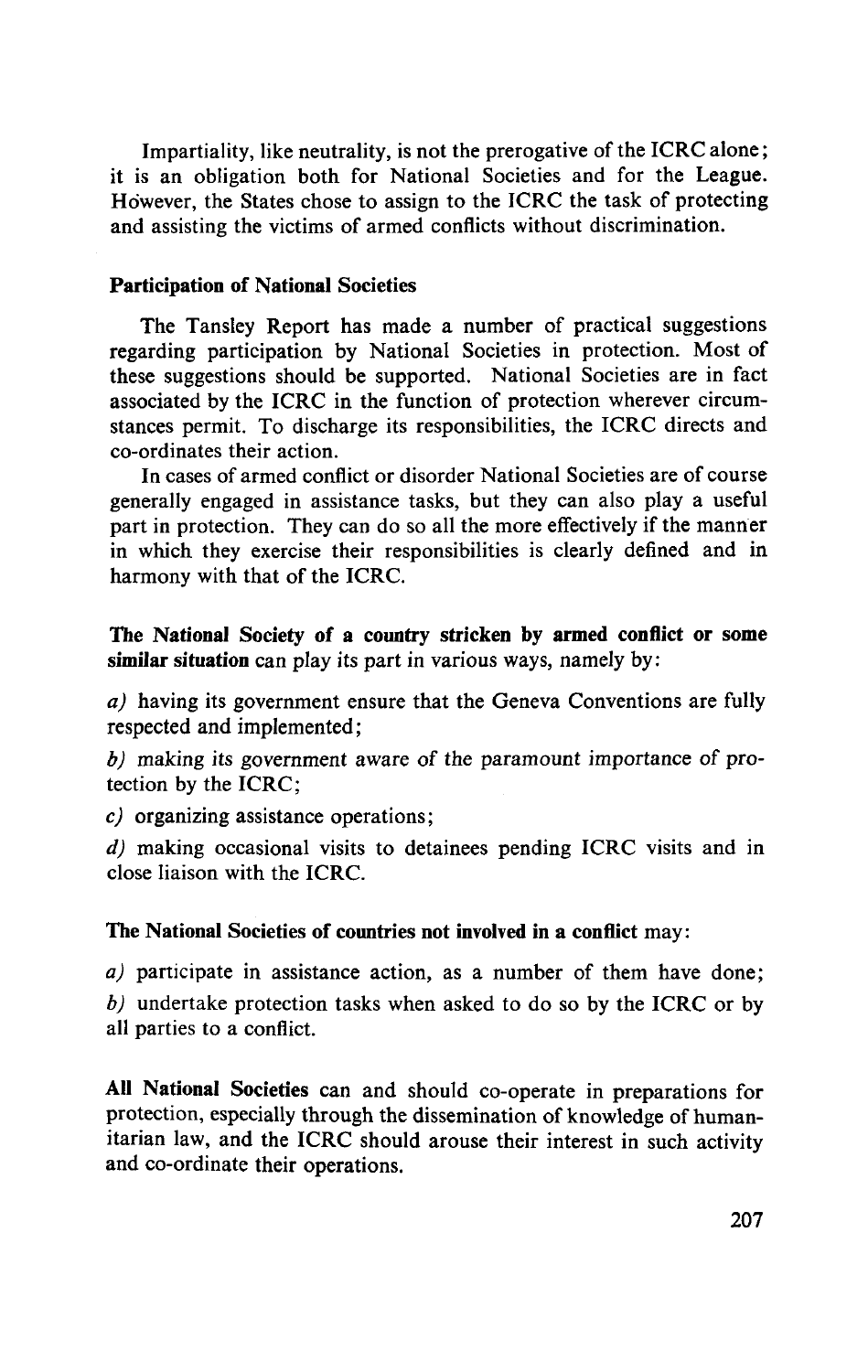#### **Role of the League of Red Cross Societies**

The League should obviously take an active part in protection in the wide sense given to it by the Tansley Report. Article 5, para. 1 (i), of the League's new Constitution says that one of its functions is *to assist the ICRC in the promotion and development of international humanitarian law, and collaborate with it in the dissemination of this law and of the Fundamental Principles of the Red Cross among the National Societies.*

This article, which was almost unanimously adopted by the League members and fully approved by the ICRC, indubitably constitutes a further step forward in ICRC-League co-operation.

Moreover, article 5, para. 1 (i), of the League's new Constitution enjoins the League *to bring help to victims of armed conflicts within the framework of the agreed functions of the League as a member of the International Red Cross and in accordance with the agreements concluded with the ICRC.*

This article confirms article 2 (Red Cross action in the event of conflict) of section I (Relief actions of National Societies for the civilian population) of the ICRC-League Agreement of 25 April 1969, while leaving the door open for other similar future agreements. Here too the text was adopted almost unanimously and was welcomed by the ICRC

## 2. Assistance

#### **In case of an armed conflict**:

a) The 1969 ICRC-League Agreement<sup>1</sup> provides that where the civilian population stricken by an international conflict is in its own national territory, and particularly where displaced persons are involved, the

<sup>&</sup>lt;sup>1</sup> The ICRC/League Agreement states in Article 2 that:

*In countries where there is an international war, civil war, blockade or military* occupation, the ICRC, in virtue of the functions of a neutral intermediary devolving on<br>it under the Geneva Conventions and the Statutes of the International Red Cross, shall<br>assume the general direction of the Red Cross i

*If, in these countries, as a result of special circumstances or in the event of a natural disaster, the League is, at the request of a National Society, called upon to give assistance to the civilian population of its country, the ways and means of the intervention of the League as well as its cooperation with the ICRC and the National Societies concerned shall be defined from case to case in accordance with Articles 5 and 6 of the present Agreement.*

*When the intervention of a neutral intermediary is not or is no longer necessary, the ICRC shall reach agreement with the League with a view to associating it with the relief action or even handing over to it the entire responsibility.*